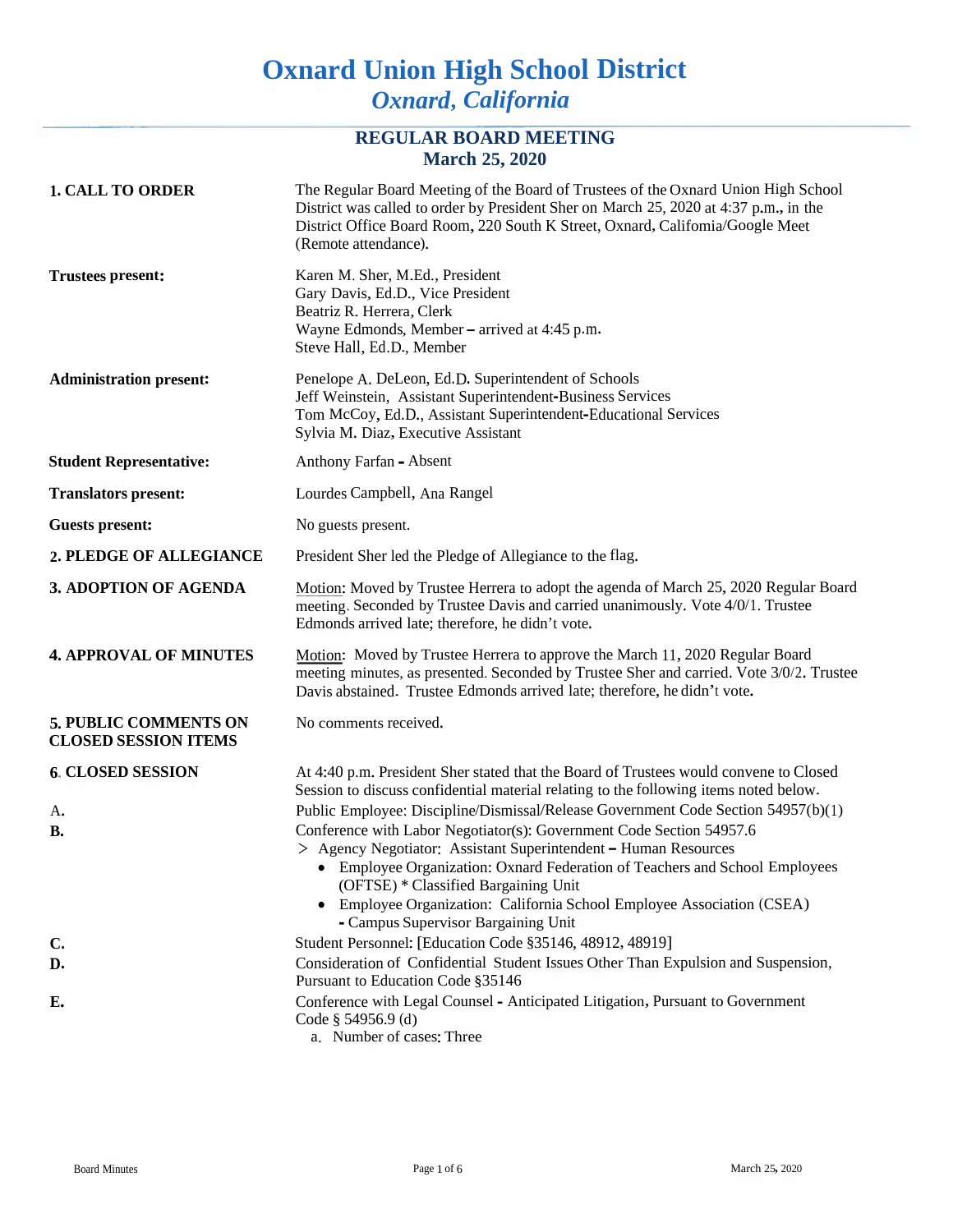| F.                                                                                                                                                                  | Conference with Real Property Negotiator (Govt. Code § 54956.8) PROPERTY:<br>Multiple District-owned parcels, including: (1) South of Oxnard High School, APN 183-<br>0-030-180; (2) District Office Campus, 220, 309, and 315 South K Street, Oxnard, CA,<br>APNs $202$ -0-010-630 & -740; (3) Hueneme Road Adult School, 527 W Hueneme Road,<br>Oxnard, CA, APN 222-0-082-625; (4) 280 and 300 Skyway Drive, Camarillo, CA, APN<br>230-0-130-105; and (5) 15 Stearman Street, Camarillo, CA, APN 230-0-130-115<br>AGENCY NEGOTIATOR: Jeff Weinstein, Assistant Superintendent, Business Services<br>and Dr. Joel Kirschenstein, Consultant Sage Realty Group Inc. NEGOTIATING<br>PARTIES: To be determined UNDER NEGOTIATION: Price and terms of payment.                                                                                                                                                                                                                                                                                                                                                                                                                                                                                   |  |  |
|---------------------------------------------------------------------------------------------------------------------------------------------------------------------|-----------------------------------------------------------------------------------------------------------------------------------------------------------------------------------------------------------------------------------------------------------------------------------------------------------------------------------------------------------------------------------------------------------------------------------------------------------------------------------------------------------------------------------------------------------------------------------------------------------------------------------------------------------------------------------------------------------------------------------------------------------------------------------------------------------------------------------------------------------------------------------------------------------------------------------------------------------------------------------------------------------------------------------------------------------------------------------------------------------------------------------------------------------------------------------------------------------------------------------------------|--|--|
| 7. RECONVENE IN<br><b>PUBLIC: REPORT ON CLOSED</b><br><b>SESSION ACTION</b>                                                                                         | The Board reconvened at 5:56 p.m. President Sher reported out that no action was taken<br>during Closed Session.                                                                                                                                                                                                                                                                                                                                                                                                                                                                                                                                                                                                                                                                                                                                                                                                                                                                                                                                                                                                                                                                                                                              |  |  |
| <b>8. PUBLIC COMMENTS TO</b><br><b>ADDRESS THE BOARD OF</b><br><b>TRUSTEES</b>                                                                                      | No comments received.                                                                                                                                                                                                                                                                                                                                                                                                                                                                                                                                                                                                                                                                                                                                                                                                                                                                                                                                                                                                                                                                                                                                                                                                                         |  |  |
| 9. SUPERINTENDENT'S                                                                                                                                                 | Superintendent DeLeon reported on the following:                                                                                                                                                                                                                                                                                                                                                                                                                                                                                                                                                                                                                                                                                                                                                                                                                                                                                                                                                                                                                                                                                                                                                                                              |  |  |
| <b>REPORT</b>                                                                                                                                                       | • Update on Distance Learning<br>• OUHSD Communication Plan<br>• Donations to County First Responders – 1,000 N95 masks<br>• Grading Guiding Coalition<br>• Federal Stimulus Bill: \$31 billion in emergency education funding<br>• Bill and Melinda Gates Foundation Grants - OUHSD will apply                                                                                                                                                                                                                                                                                                                                                                                                                                                                                                                                                                                                                                                                                                                                                                                                                                                                                                                                               |  |  |
|                                                                                                                                                                     | > Trustees asked Dr. DeLeon to find out if there are any strings attached to the Bill<br>and Melinda Gates Foundation Grants.<br>> Dr. McCoy stated that AP tests will still take place, new dates have not yet been set,<br>test content will only be what students learned through the middle of March, AP is<br>posting a lot of preparatory materials, students will be prepared for the 45 minute<br>essay exams, International Baccalaureate (IB) exams have been canceled worldwide<br>and students have been asked to submit their IB work portfolios containing work<br>already completed during the school year in order to qualify for the IB diploma<br>program.<br>> Trustees recommended that teachers post only one assignment per day.<br>> Trustees appreciate the work teachers are doing with Distance Learning as some<br>teachers are still in the learning stages.<br>> "Ask the Superintendent Form" and "Thrive Form", found on the District website,<br>responses are sent out within 24-48 hours.<br>> Dr. DeLeon gave a special shout-out to Dr. McCoy, Reina Bejerano, Jay Sorensen,<br>Aaron Ferguson and all of the IT Techs for getting the teachers and students up and<br>running for the Distance Learning. |  |  |
| <b>10. CONSENT CALENDAR</b>                                                                                                                                         | Motion: Trustee Herrera moved to approve the Consent Calendar, as presented. Seconded<br>by Trustee Davis and carried unanimously. Vote 5/0.                                                                                                                                                                                                                                                                                                                                                                                                                                                                                                                                                                                                                                                                                                                                                                                                                                                                                                                                                                                                                                                                                                  |  |  |
| A. Consideration of Approval of<br>Purchase Orders and Direct Pays,<br>March 3 - 16, 2020                                                                           | Purchase orders totaling \$4,436,580.85 and Direct Pays totaling \$136.40 be approved, as<br>presented.                                                                                                                                                                                                                                                                                                                                                                                                                                                                                                                                                                                                                                                                                                                                                                                                                                                                                                                                                                                                                                                                                                                                       |  |  |
| B. Consideration of Approval of<br>Contract Award to Pro Fab<br><b>Construction to Replace Modular</b><br>Roofing Panels at FHS on 20<br><b>Classroom Buildings</b> | It is the recommendation of District Administration that the Board of Trustees approve a<br>Contract Award to Pro Fab Construction to Replace Modular Roofing Panels at Frontier<br>HS on 20 Classroom Buildings, as presented.                                                                                                                                                                                                                                                                                                                                                                                                                                                                                                                                                                                                                                                                                                                                                                                                                                                                                                                                                                                                               |  |  |
| C. Consideration of Approval of<br>Addendum #1 to WLC Architects'<br>Agreement for Architectural Design<br>Services for OHS and PHS New                             | It is the recommendation of District Administration that the Board of Trustees approve this<br>Addendum #1 to WLC Architects' Agreement for Architectural Design Services for OHS<br>and PHS New HVAC Projects to Update the Overall Design Fees, as presented.                                                                                                                                                                                                                                                                                                                                                                                                                                                                                                                                                                                                                                                                                                                                                                                                                                                                                                                                                                               |  |  |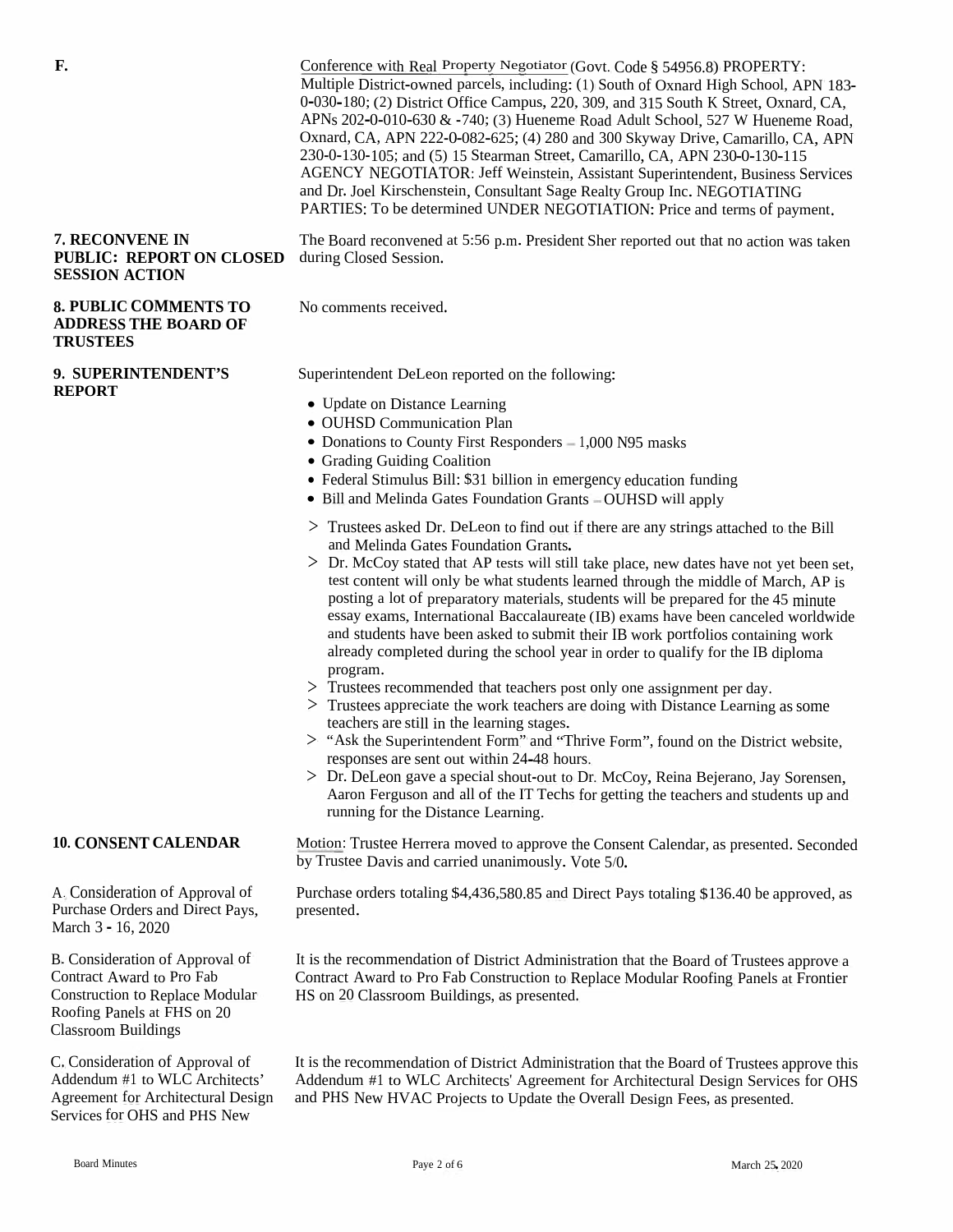HVAC Projects to Update the Overall Design Fees

D.Consideration of Approval of Addendum #4 to WLC Architects' Agreement for Architectural Design Services for the New DSHS to Update the Overall Design Fee

E. Consideration of Approval of Addendum #4 to WLC Architects' Agreement for Architectural Design Services for the New DSHS to Update the Overall Design Fee

F.Consideration of Approval of Contract Change Order #4 to G2K Construction for Additional Phase One Lobby Security Enhancements

G. Consideration of Approval of Change Order *#*<sup>1</sup> to Elite Modular for Side Loading to Install Eight Relocatable Classrooms at PHS

Two Lobby Security Enhancements at PHS

Basketball Backboards

J. Consideration of Approval of It is the recommendation of Contract Change Order #5 to Ardalan Construction for Replacing Diving Board, as presented. the OHS One Meter Diving Board

K. Consideration of Approval of Contract Award to NV5 for Special Inspection and Testing for OHS Tennis Courts Replacement Project

L. Consideration of Approval of Contract Award to Sports Facilities Group to Renovate HHS Gym Locker-room Lockers

Company for Glass Tinting at RCHS

N. Consideration of Approval of Contractor Clean Cut Painting for OHS Trellis Beams Project

O. Consideration of Approval of Contractor Jim Gill Flooring for Walk-Off Carpet Tile at PHS Bldg. <sup>F</sup> It is the recommendation of District Administration that the Board of Trustees approve this Addendum #4 to WLC Architects' Agreement for Architectural Design Services for the New Del Sol HS to Update the Overall Design Fee, as presented.

It is the recommendation of District Administration that the Board of Trustees approve this Addendum #4 to WLC Architects' Agreement for Architectural Design Services for the New Del Sol HS to Update the Overall Design Fee, as presented.

It is the recommendation of District Administration that the Board of Trustees approve Contract Change Order #4 to G2K Construction for Additional Phase One Lobby Security Enhancements, as presented.

It is the recommendation of District Administration that the Board of Trustees approve <sup>a</sup> Change Order #1 to Elite Modular for Side Loading to Install Eight Relocatable Classrooms at PHS, as presented.

It is the recommendation of District Administration that the Board of Trustees approve Contract Change Order #2 to G2K Construction for Additional Phase Two Lobby H. Consideration of Approval of It is the recommendation of District A<br>Contract Change Order #2 to G2K Construction for Additional Phase Security Enhancements, as presented.

It is the recommendation of District Administration that the Board of Trustees approve <sup>a</sup> I. Consideration of Approval of Film is the recommendation of District Administration that the Board of Trustees a<br>Contract Award to Sports Facilities Contract Award to Sports Facilities Group to Retrofit Hueneme HS Gymnas

> It is the recommendation of District Administration that the Board of Trustees approve Contract Change Order #5 to Ardalan Construction for Replacing the OHS One Meter

It is the recommendation of District Administration that the Board of Trustees approve <sup>a</sup> Contract Award to NV5 for Special Inspection and Testing for OHS Tennis Courts Replacement Project, as presented.

It is the recommendation of District Administration that the Board of Trustees approve <sup>a</sup> Contract Award to Sports Facilities Group to Renovate HHS Gym Locker-room Lockers, as presented.

It is the recommendation of District Administration that the Board of Trustees approve <sup>a</sup> M. Consideration of Approval of Film is the recommendation of District Administration that the Board of Trustees approv<br>Contract Award to Arcade Glass Contract Award to Arcade Glass Company for Glass Tinting at RCHS, as pr

> It is the recommendation of District Administration that the Board of Trustees approve proposa<sup>l</sup> from Clean Cut Painting, as presented.

> It is the recommendation of District Administration that the Board of Trustees approve proposa<sup>l</sup> from Jim Gill Flooring, as presented.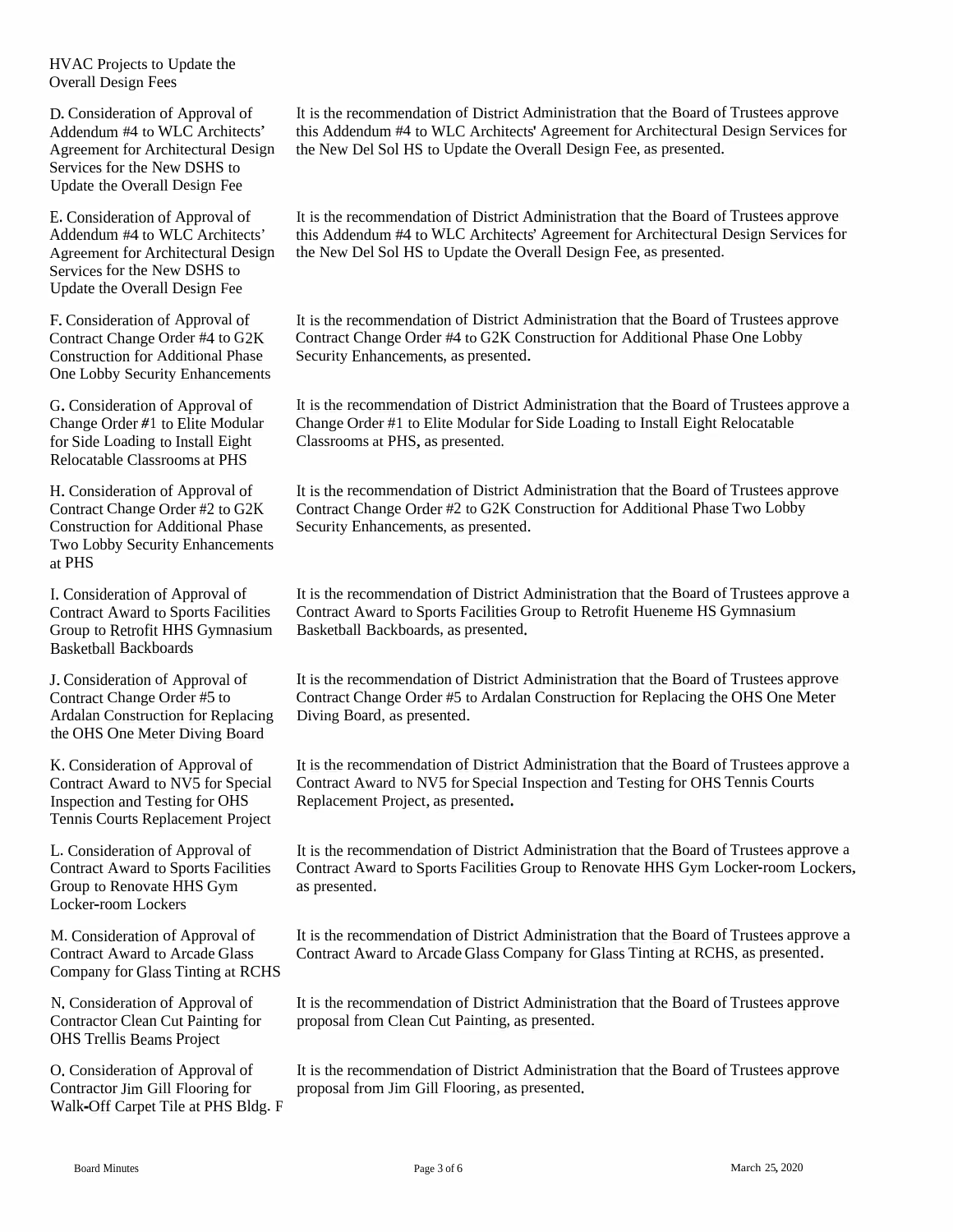P. Consideration of Approval of Contract Award to Bernards for Construction Management Services for DSHS and Seven Existing HS<br>UNAC Modemisations (ACUS HVAC Modernizations (ACHS,<br>CIHS HHS OHS PHS CIHS, HHS, OHS, PHS, RCHS,RMHS)

Q. Consideration of Approval of Contract Awards to MVC Enterprises, Inc. and Waisman Construction, Inc. for RelocatableBuildings Sitework, Bid <sup>615</sup>

R. Consideration of Approval of Renewal MemorandumRenewal Memorandum of<br>Understanding between the Oxnard<br>Union Wish School District Union HighMixteco/Indigena Community Organizing Project (MICOP) for Interpreter Services

S. Consideration of Approval of Stipulated Student Expulsions by Agreement of the School Principal, the Student, and the Students' Parent/Guardian, as per Board Policy 5144, Section <sup>22</sup>

T. Consideration of Approval of Personnel Items

U. Consideration of Revision of<br>Oxnard Union High School District Board Bylaw 9320: Meetings and<br>Notices [Second Reading] Notices [Second Reading]

V. Consideration of Approval of Revisions of Board Policy 3513.3 Tobacco Free Schools [SecondReading]

W. Consideration of Approval of Revision of Board Policy 5145.7 Sexual Harassment [SecondReading]

X. Consideration of Approval of Revision of Board Policy 1330: Use of School Facilities [SecondReading]

### **11. ACTION**

A. Consideration of Adoption of Resolution No. 20-18 EstablishingCompatibility, Uniformity andStandardization for IT Switches<br>District Wide District-Wide

*Approved*

It is the recommendation of District Administration that the Board of Trustees approve a Contract Award to Bernards for Construction Management Services for DSHS and Seven Existing HS HVAC Modernizations (ACHS, CIHS, HHS, OHS, PHS, RCHS, RMHS), as<br>presented presented.

It is the recommendation of District Administration that the Board of Trustees approve a<br>contract approve a MMC Fetamnicse Jac and Weissens Contractive Jac S contract awards to MVC Enterprises, Inc. and Waisman Construction, Inc. for Relocatable Buildings Sitework, Bid 615, as presented.

n of Approval of It is the recommendation of the District Administration that the Board of Trustees approve the Renewal Memorandum of Understanding between the Oxnard Union High<br>d School District and the Mixteco/Indigena Community Organizing Project (MICOP) for Interpreter Services, as presented. approve the Renewal Memorandum

> It is the recommendation of the District Administration that the Board of Trustees approve the Stipulated Student Expulsions by Agreement of the School Principal, the Student, and the Students' Parent/Guardian, as per Board Policy 5144, Section 22, as presented.

It is the recommendation of District Administration that the Board of Trustees approve the personne<sup>l</sup> items, as presented.

It is recommended that Trustees reaffirm Board Bylaw 9320, Meetings and Notices, as<br>presented, for second reading presented, for second

It is the recommendation of the District Administration that the Board of Trustees approve the Revisions of Board Policy 3513.3 Tobacco Free Schools [Second Reading], as presented.

It is the recommendation of the District Administration that the Board of Trustees approve the Revision of Board Policy 5145.7 Sexual Harassment [Second Reading], as presented.

It is the recommendation of District Administration that the Board Approve Board Policy 1330: Use of School Facilities [Second Reading], as presented.

Motion: Trustee Davis moved to adopt Resolution #20-18 Establishing Compatibility, Uniformity and Standardization for IT Switches District-Wide, as presented. Seconded by<br>Trustee Edmonds and carried unanimously. Note 5.0 Trustee Edmonds and carried unanimously. Vote 5/0

Mr. Weinstein informed Trustees that the RFP will go out between now<br>June Anticipation of technology inputted in October, Eurding will gen Mr. Weinstein informed Trustees that the RFP will go out between now and the end of<br>June. Anticipation of technology inputted in October. Funding will come from Fund 410.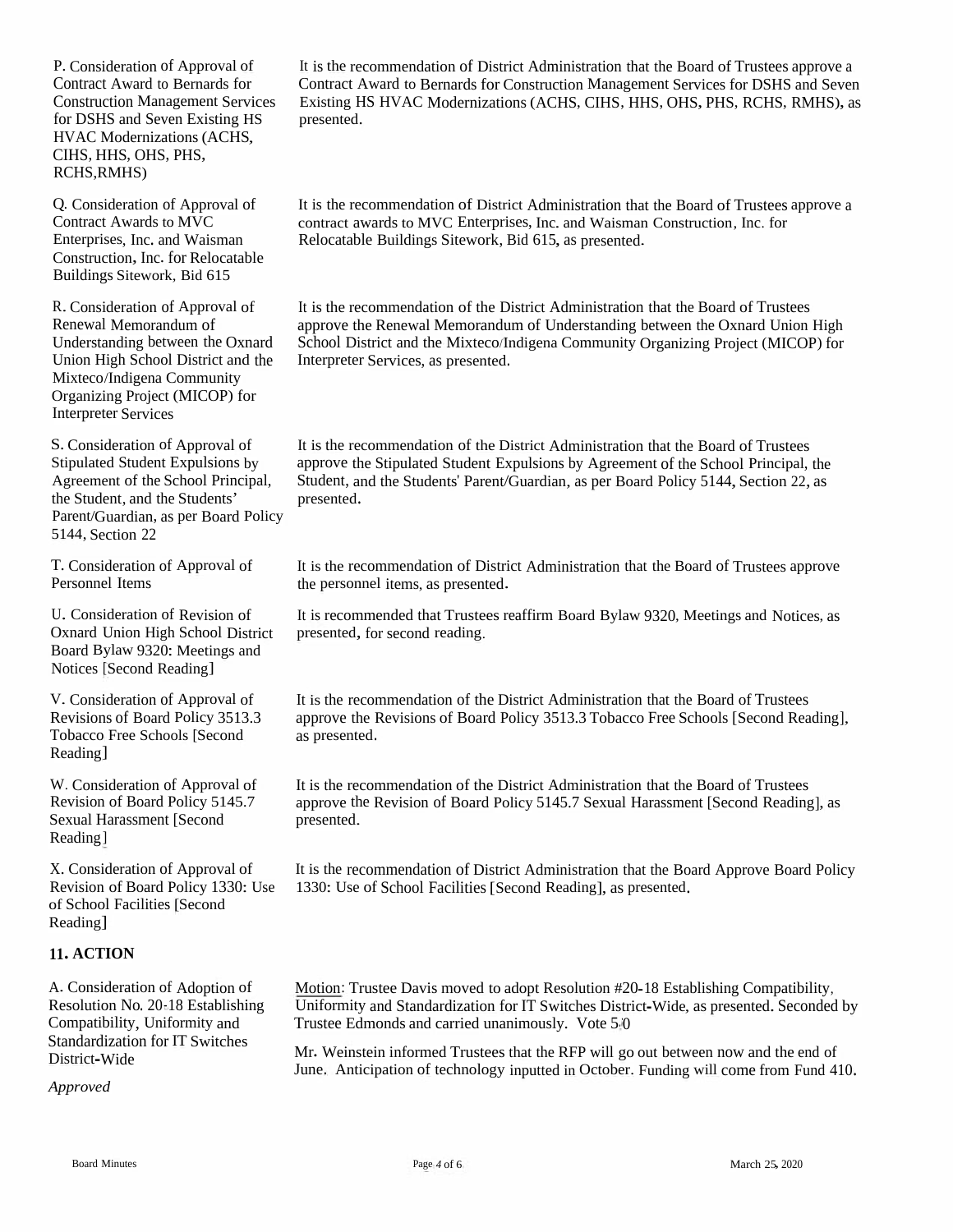B. Consideration of Approval of Adoption of Resolution No. 20-16 April 3, 2020 as Adult Education Week

#### *Approved*

C.Consideration of Adoption of Resolution #20-17, Recognizing March 31, 2020, as César Chávez Day

#### *Approved*

D.Consideration of Adoption of New Board Policy 5141.22 *Infectious Diseases* [Second Reading]

#### **12. BOARD MEMBERS' REPORTS AND COMMUNICATIONS**

| A. I IUSKULIK DIKI                                                              |                                                                                                                                     | THAIRED CYCLYONG HOME LIE DOUGHT OF HEL HEALT TOL AIT THEY HAVE QUITE TO MAKE<br>this crisis a little bit easier for everyone.                                                                                                                                                                                                                                                                                   |  |
|---------------------------------------------------------------------------------|-------------------------------------------------------------------------------------------------------------------------------------|------------------------------------------------------------------------------------------------------------------------------------------------------------------------------------------------------------------------------------------------------------------------------------------------------------------------------------------------------------------------------------------------------------------|--|
| <b>B.</b> Trustee Davis                                                         | ٠                                                                                                                                   | Thanked District leadership, staff working remotely, cafeteria workers and<br>teachers, who are going above and beyond their call of duty, during this<br>COVID-19 pandemic.                                                                                                                                                                                                                                     |  |
| C. Trustee Herrera                                                              |                                                                                                                                     | Thanked District leadership, staff working remotely, cafeteria workers and<br>teachers, who are going above and beyond their call of duty, during this<br>COVID-19 pandemic.<br>Requested that all parent communication be available in all necessary languages.<br>Asked if links can be available on the OUHSD website for parents looking for<br>assistance with basic health care resources and EDD options. |  |
| D. Trustee Edmonds                                                              |                                                                                                                                     | Thanked District leadership, staff working remotely, cafeteria workers and<br>teachers, who are going above and beyond their call of duty, during this<br>COVID-19 pandemic.                                                                                                                                                                                                                                     |  |
| E. Trustee Hall                                                                 |                                                                                                                                     | Expressed his gratitude to all OUHSD employees for all of their efforts during<br>this crisis. He is extremely proud of everyone.                                                                                                                                                                                                                                                                                |  |
| <b>13. ITEMS FOR FUTURE</b><br><b>CONSIDERATION</b>                             |                                                                                                                                     | Trustees reviewed the Items for Future Consideration.                                                                                                                                                                                                                                                                                                                                                            |  |
| <b>RECONVENE IN</b><br><b>PUBLIC: REPORT ON CLOSED</b><br><b>SESSION ACTION</b> | President Sher announced the Board of Trustees would return to Closed Session at<br>$7:00$ p.m.                                     |                                                                                                                                                                                                                                                                                                                                                                                                                  |  |
|                                                                                 | The Board of Trustees returned to Open Session at 7:57 p.m. President Sher announced<br>that no action was taken in Closed Session. |                                                                                                                                                                                                                                                                                                                                                                                                                  |  |

Motion: Trustee Edmonds moved to adopt Resolution No. 20-16 proclaiming March 30, 2020 through April 3, 2020 as Adult Education Week, as presented. Seconded by Trustee Proclaiming March 30, <sup>2020</sup> through Herrera and carried unanimously. Vote 5/0.

> Motion: Trustee Herrera moved to adopt Resolution #20-17, recognizing March 31, 2020, as César Chávez Day, as presented. Seconded by Trustee Davis and carried unanimously. Vote 5/0

Dr. DeLeon thanked all of the field workers that are working to provide food for us. She asked that everyone be mindful of this and not forget about the people that are out there every single day.

Motion: Trustee Herrera moved to adopt New Board Policy 5141.22 Infectious Diseases [Second Reading], as presented. Seconded by Trustee Davis and carried unanimously. Vote 5/0

*Approved* Trustees inquired if Dr. DeLeon and Dr. McCoy have had a chance to review everything that has been done within the last couple of weeks with the COVID-19 crisis and have vetted these procedures into this policy. Dr. DeLeon replied that <sup>a</sup> lot of what has taken <sup>p</sup>lace is already in the policy. Dr. McCoy is comfortable with the contents of the policy.

A. President Sher Thanked everyone from the bottom of her heart for all they have done to make